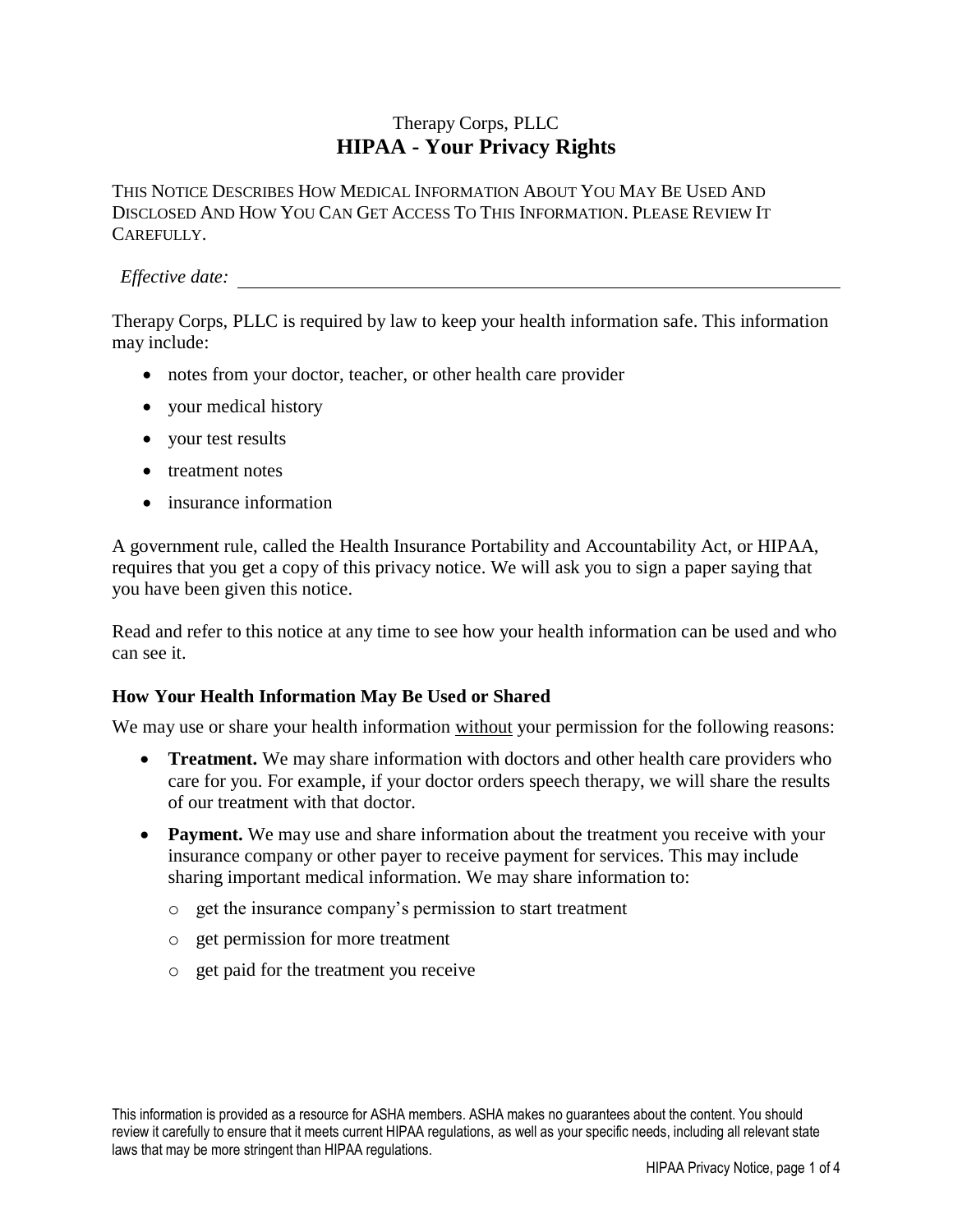- **Health Care Operations.** We may use and share your health information to run the clinic and be sure that all patients receive good care. For example, we may use your health information to:
	- o see how well our services are working
	- o see how well our staff is doing
	- o see how we compare to other clinics
	- o make our services better
	- o help others study health care services

#### **Your Health Information May Also Be Used or Shared Without Your Permission for:**

- **Abuse and Neglect.** We may share your health information with government agencies when there is evidence of abuse, neglect, or domestic violence.
- **Appointment Reminders.** We will use your information to remind you of upcoming appointments. Reminders may be sent in the mail, by e-mail, or by phone call or voicemail message. If you do not wish to get reminders, please tell your speech-language pathologist.
- As Required by Law. We will share your information when we are told to do so by federal, state, or local law. We will also share information if we are asked by the police or courts.
- **Government Functions.** Your information may be shared for national security or military purposes. If you are a veteran, your information may be shared with the Office of Veteran's Affairs.
- **Information About a Person Who Has Died.** We may share information with the coroner, medical examiner, or a funeral director, as needed.
- **Marketing.** We may use your information to let you know of other services that might be of interest to you.
- **Public Health Risks.** We may report information to public health agencies as required by law. This may be done to help prevent disease, injury, or disability. It may also be done to report medical device safety issues to the Food and Drug Administration and to report diseases and infections.
- **Regulatory Oversight.** We may use or share your information with agencies overseeing health care. This may include sharing information for audits, licensure, and inspections.
- **Research**. We may share your health information with researchers to be included in their research project. Information will be shared only for projects that have been through a special approval process. These projects have rules to protect your privacy, too.
- **Threats to Health and Safety.** Your health information may be shared if we believe that it will prevent a threat to your health and safety or the health and safety of others.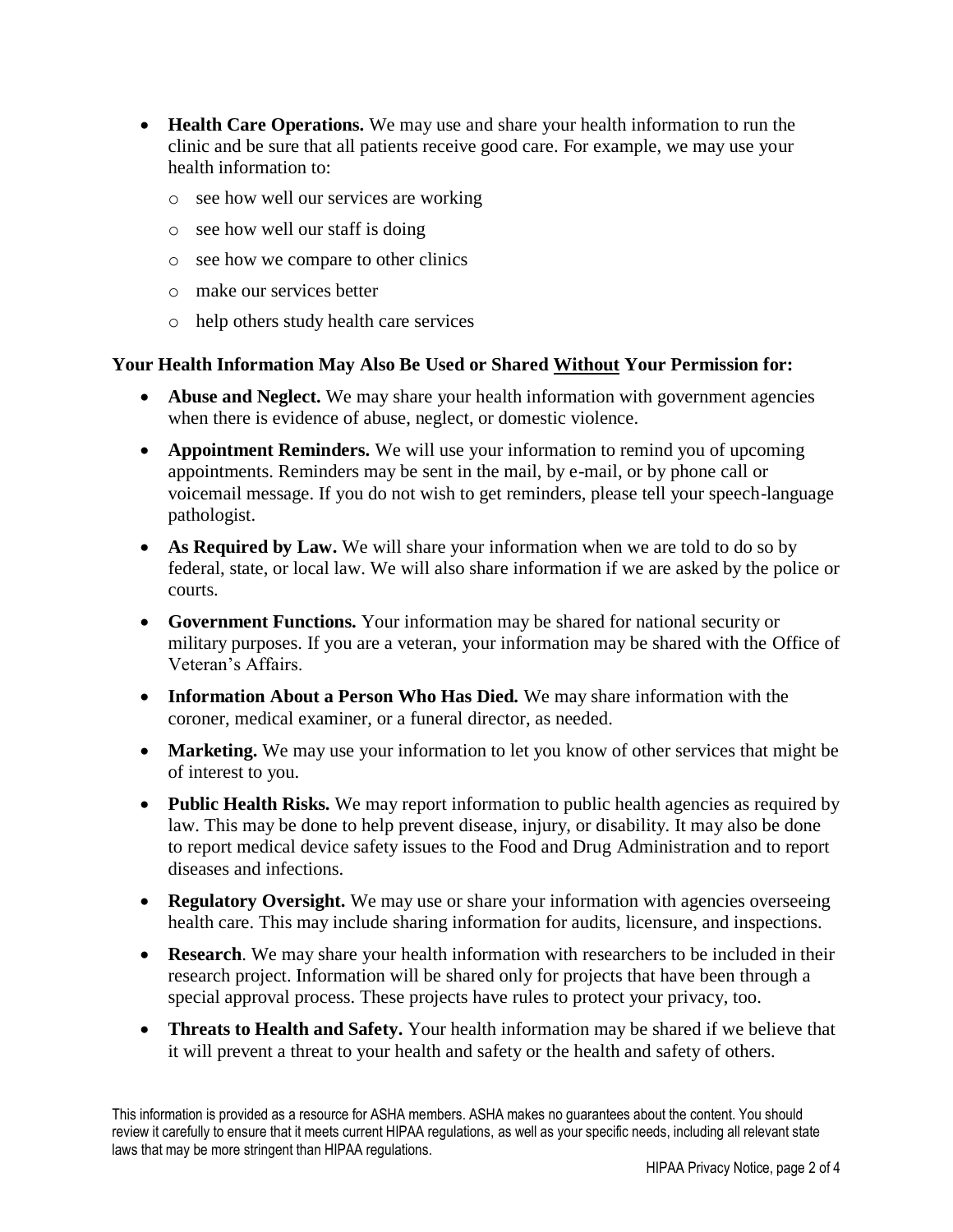• **Worker's Compensation.** We will share your information with Worker's Compensation if your case is being considered as a work-related injury or illness.

### **When Your Permission Is Needed to Use or Share Your Health Information**

You must give us permission to use or share your health information for any situation that is not listed in this notice. You will be asked to sign a form, called an authorization, to allow us to use or share your information. You are allowed to take back this authorization, called revoking authorization, at any time. We will not be able to get back the information that we shared with your permission.

# **Your Privacy Rights**

You have the right to:

- Ask us not to share your information. You can ask us not to use or share your information for treatment, payment, or health care operations. You can also ask us not to share information with people involved in your care, like family members or friends. You must ask for limits in writing. We must share information when required by law. We do not have to agree to what you ask.
- Ask us to contact you privately. You can ask us to contact you only in a certain way or at a certain place. For example, you may want us to call you but not to e-mail you. Or you may want us to call you at work and not at home. You must ask us in writing. We will do all we can to do what you ask.
- **Look at and copy your health information**. You have the right to see your health information and to get a copy of that information. You have a right to see treatment, medical, and billing information. You may not be able to see or copy information put together for a court case, certain lab results, and copyrighted materials, such as test protocols.
- **Ask for changes to your health information**. You can ask us to change information that you think is wrong. You can also ask that we add information that is missing. You must ask us in writing and give us a reason for the change. We do not have to make the change.
- **Get a report of how and when your information was used or shared.** You can ask us to tell you when your information was shared and who we shared it with. There are some rules about this:
	- o You need to ask us in writing.
	- o You must tell us the dates you are asking about and if you want a paper or electronic copy.
	- o You may get information going back 6 years, but it cannot be for earlier than April 14, 2003. This is the date when the government privacy rules took effect.